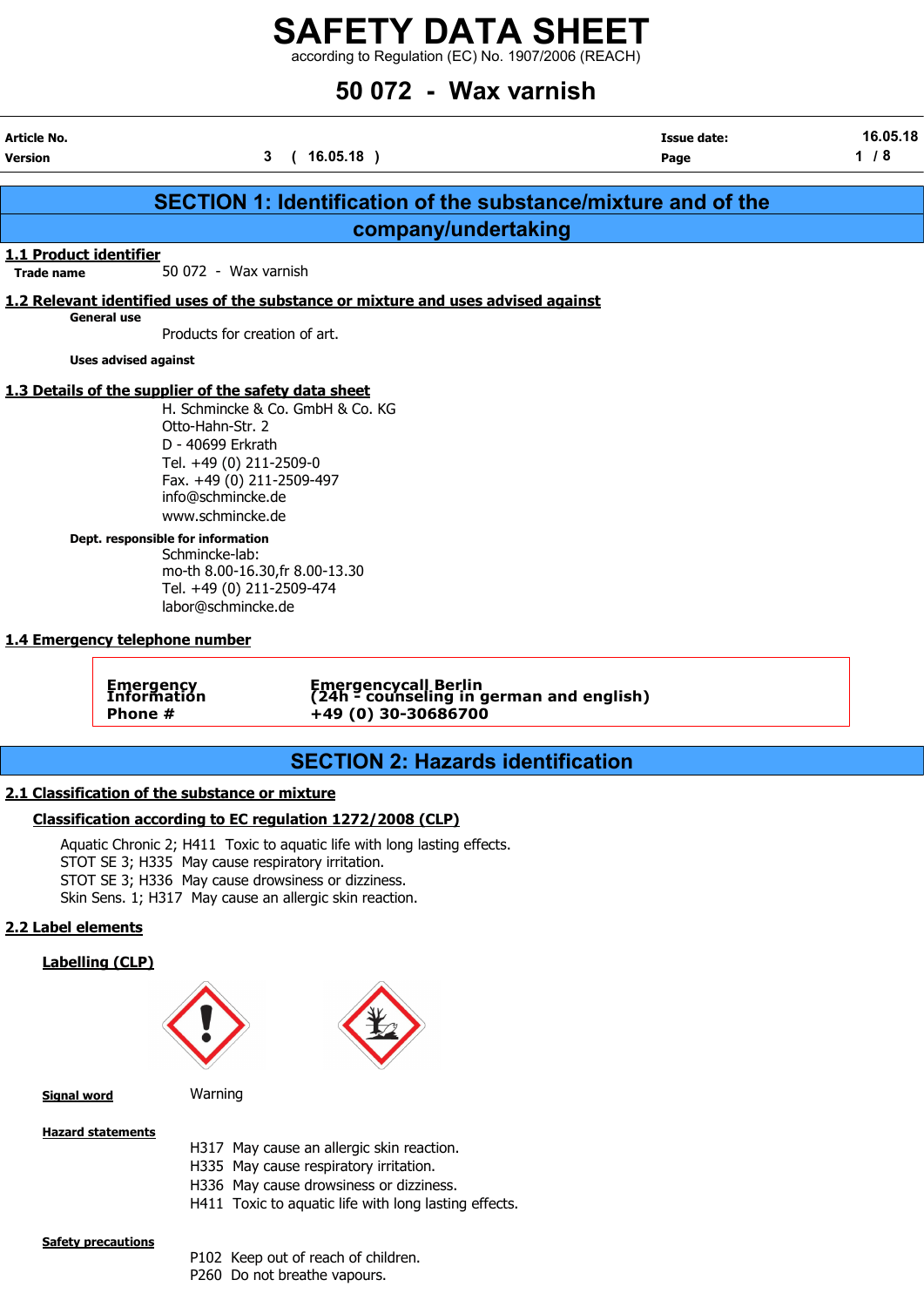according to Regulation (EC) No. 1907/2006 (REACH)

### 50 072 - Wax varnish

| Article No. |          | Issue date: | 16.05.18 |
|-------------|----------|-------------|----------|
| Version     | 16.05.18 | Page        | ◠<br>o   |

P273 Avoid release to the environment. P280 P273 Avoid release to the environment. P303+P361+P353 IF ON SKIN (or hair): Take off immediately all contaminated clothing. Rinse skin with water/or shower.

### 2.3 Other hazards

Repeated exposure may cause skin dryness or cracking. (EUH066)

### SECTION 3: Composition / information on ingredients

### 3.1 Substances

Chemical characterisation White spirit wax Dammar resin Larch turpentine CAS-Number EINECS / ELINCS / NLP EU index number Customs tariff number REACH registration No. RTECS-no. Hazchem-Code CI-Number

### 3.2 Mixtures

solvent naphtha (petroleum), light, aromatic: 50,0 - 74,9% larch turpentine: 1,0 - 2,5 % CAS: 64742-95-6 CAS: 90046-19-8 REACH: 01-2119455851-35

Aquatic Chronic 2; H411 / Asp. Tox. 1; H304 / Flam. Liq. 3; H226 / STOT SE 3; H335 / STOT SE 3; H336 / EUH066

Substance 1 Substance 2

Flam. Liq. 3; H226 / Skin Sens. 1; H317

### Additional information

### SECTION 4: First aid measures

### 4.1 Description of first aid measures

### General information

If you feel unwell, seek medical advice (show the label where possible).

### In case of inhalation

Provide fresh air. Seek medical attention if problems persist.

### In case of skin contact

Remove residues with soap and water. In case of skin irritation, consult a physician.

### After eye contact

If product gets into the eye, keep eyelid open and rinse immediately with large quantities of water, for at least 10 - 15 minutes. Seek medical attention if irritation persists.

### After swallowing

Rinse mouth with water. Do NOT induce vomiting. Immediately get medical attention.

### 4.2 Most important symptoms and effects, both acute and delayed

### 4.3 Indication of any immediate medical attention and special treatment needed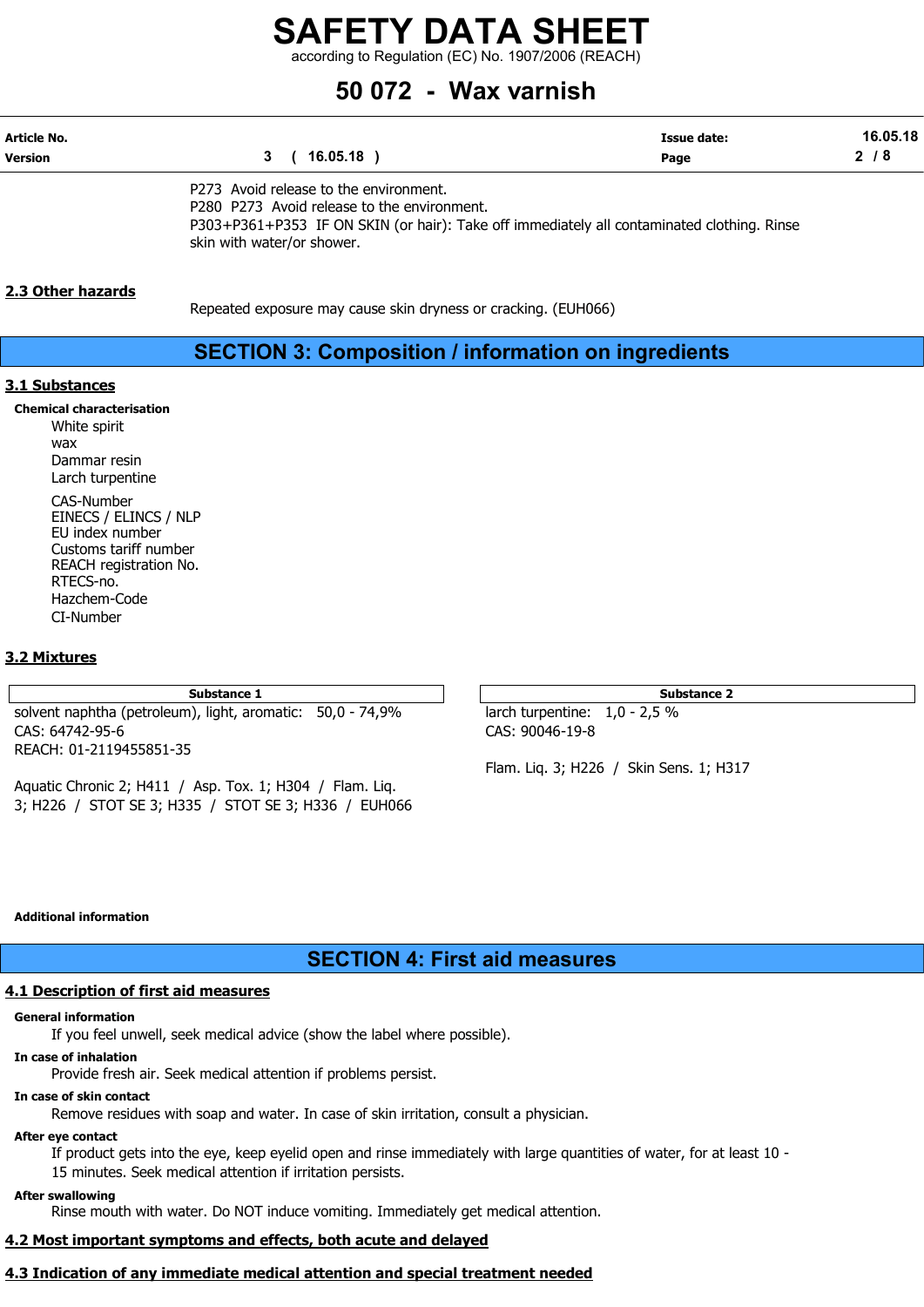according to Regulation (EC) No. 1907/2006 (REACH)

## 50 072 - Wax varnish

| Article No. |              | <b>Issue date:</b> | 16.05.18 |
|-------------|--------------|--------------------|----------|
| Version     | 3 ( 16.05.18 | Page               | / 8      |

Caution if victim vomits: Risk of aspiration!

### SECTION 5: Firefighting measures

### 5.1 Extinguishing media

### Suitable extinguishing media

Co-ordinate fire-fighting measures to the fire surroundings.

### Extinguishing media which must not be used for safety reasons

strong water jet

### 5.2 Special hazards arising from the substance or mixture

In case of fire may be liberated: Carbon monoxide and carbon dioxide

### 5.3 Advice for firefighters

### Special protective equipment for firefighters

Use appropriate respiratory protection.

### Additional information

### SECTION 6: Accidental release measures

### 6.1 Personal precautions, protective equipment and emergency procedures

Avoid contact with skin, eyes, and clothing.

### 6.2 environmental precautions

Discharge into the environment must be avoided.

#### 6.3 Methods and material for containment and cleaning up Methods for cleaning up

Collect spilled material using paper towels and dispose.

### Additional information

### 6.4 Reference to other sections

Dispose of waste according to applicable legislation.

SECTION 7: Handling and storage

### 7.1 Precautions for safe handling

### Advices on safe handling

Handle in accordance with good industrial hygiene and safety practice.

Precautions against fire and explosion

No special measures are required.

### 7.2 Conditions for safe storage, including any incompatibilities

Requirements for storerooms and containers Hints on joint storage

Storage class Further details

Protect from frost and exposure to sun.

### 7.3 Specific end use(s)

### SECTION 8: Exposure controls/personal protection

### 8.1 Control parameters

64742-95-6 solvent naphtha (petroleum), light, aromatic

| and the contract of the contract of the contract of the contract of the contract of the contract of the contract of the contract of the contract of the contract of the contract of the contract of the contract of the contra<br>.<br>- -<br>TRGS 900<br>$- - - -$<br>$\mathsf{Im}(q/\mathfrak{m})$<br>ىنىت ۱۷<br>∪⊔ש<br>. |
|-----------------------------------------------------------------------------------------------------------------------------------------------------------------------------------------------------------------------------------------------------------------------------------------------------------------------------|
|-----------------------------------------------------------------------------------------------------------------------------------------------------------------------------------------------------------------------------------------------------------------------------------------------------------------------------|

### 8.2 Exposure controls

### Occupational exposure controls

Respiratory protection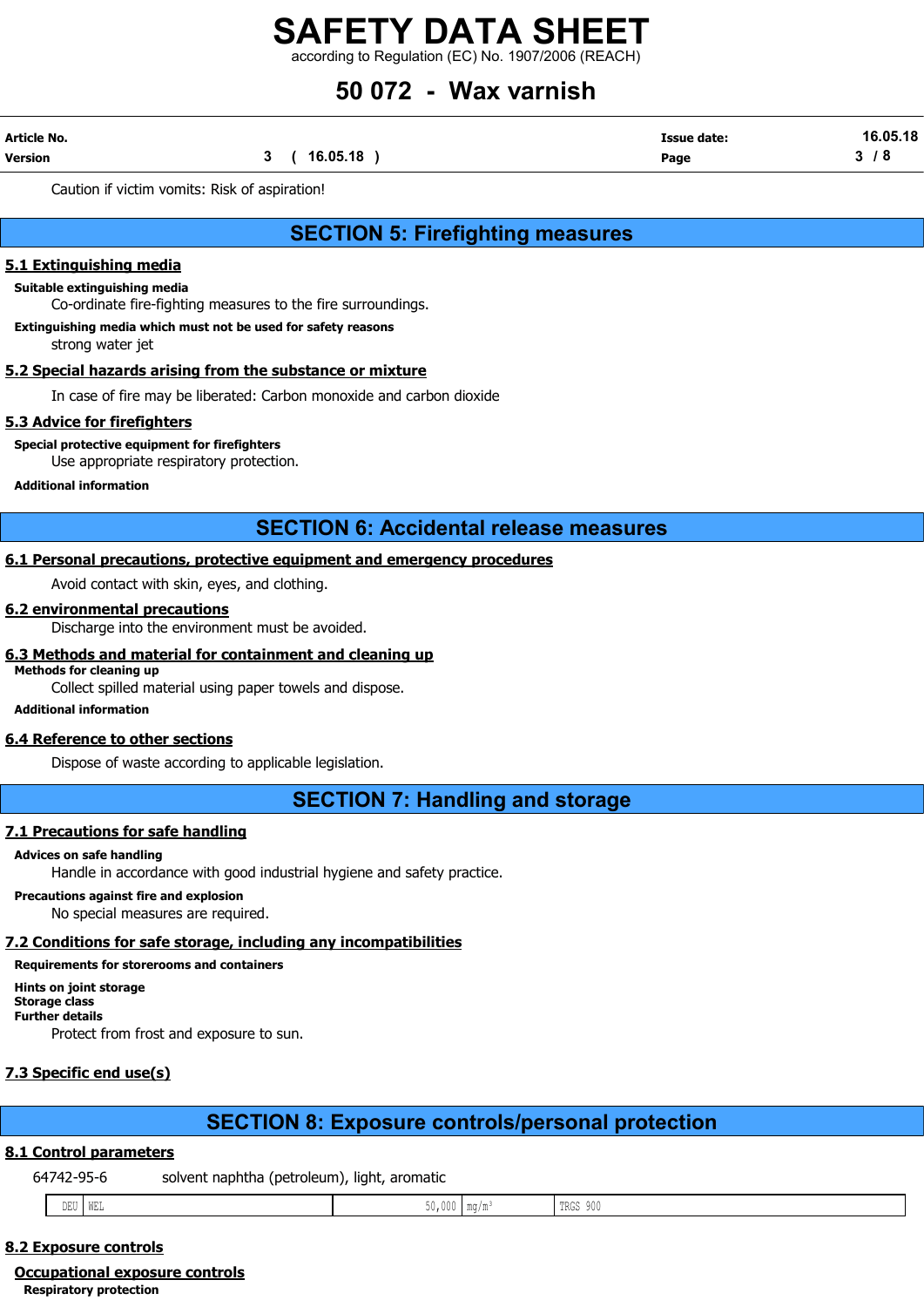according to Regulation (EC) No. 1907/2006 (REACH)

### 50 072 - Wax varnish

| Article No.                                 |  | Issue date:                                                                                     | 16.05.18 |     |
|---------------------------------------------|--|-------------------------------------------------------------------------------------------------|----------|-----|
| Version                                     |  | 16.05.18                                                                                        | Page     | 4/8 |
|                                             |  | With correct and proper use, and under normal conditions, breathing protection is not required. |          |     |
| <b>Hand protection</b><br>Protective gloves |  |                                                                                                 |          |     |

Qualified materials: Nitrile rubber

Observe glove manufacturer's instructions concerning penetrability and breakthrough time.

#### Eye protection

**Goggles** 

#### Body protection

Wear suitable protective clothing.

#### General protection and hygiene measures

Handle in accordance with good industrial hygiene and safety practice. Wash hands thoroughly after handling.

### SECTION 9: Physical and chemical properties

### 9.1 information on basic physical and chemical properties

| Form                             | pasty                  |     |     |
|----------------------------------|------------------------|-----|-----|
| Colour                           | yellowish, opaque      |     |     |
| Odour                            | weak like white spirit |     |     |
|                                  |                        | min | max |
| Initial boiling point and        |                        |     |     |
| boiling range                    |                        |     |     |
| Melting point/freezing point     |                        |     |     |
| Flash point/flash point range    |                        |     |     |
| <b>Flammability</b>              |                        |     |     |
| <b>Ignition temperature</b>      |                        |     |     |
| <b>Auto-ignition temperature</b> |                        |     |     |

Explosion limits Refraction index

Partition coefficient: n-octanol/water Danger of explosion

| Vapour pressure         |             |       |
|-------------------------|-------------|-------|
| Density                 | $1,26$ g/ml | 20 °C |
| PH value                |             |       |
| Viscosity dynamic of    |             |       |
| Viscosity dynamic up to |             |       |
|                         |             |       |

Viscosity kinematic of Viscosity kinematic up to

### 9.2 Other information

### SECTION 10: Stability and reactivity

### 10.1 Reactivity

Product is stable under normal storage conditions.

### 10.2 Chemical stability

### 10.3 Possibility of hazardous reactions

### 10.4 Conditions to avoid

Protect from frost and exposure to sun.

### 10.5 Incompatible materials

strong oxidizing agents

### 10.6 Hazardous decomposition products

Hazardous vapours may form during fires.

64742-95-6 solvent naphtha (petroleum), light, aromatic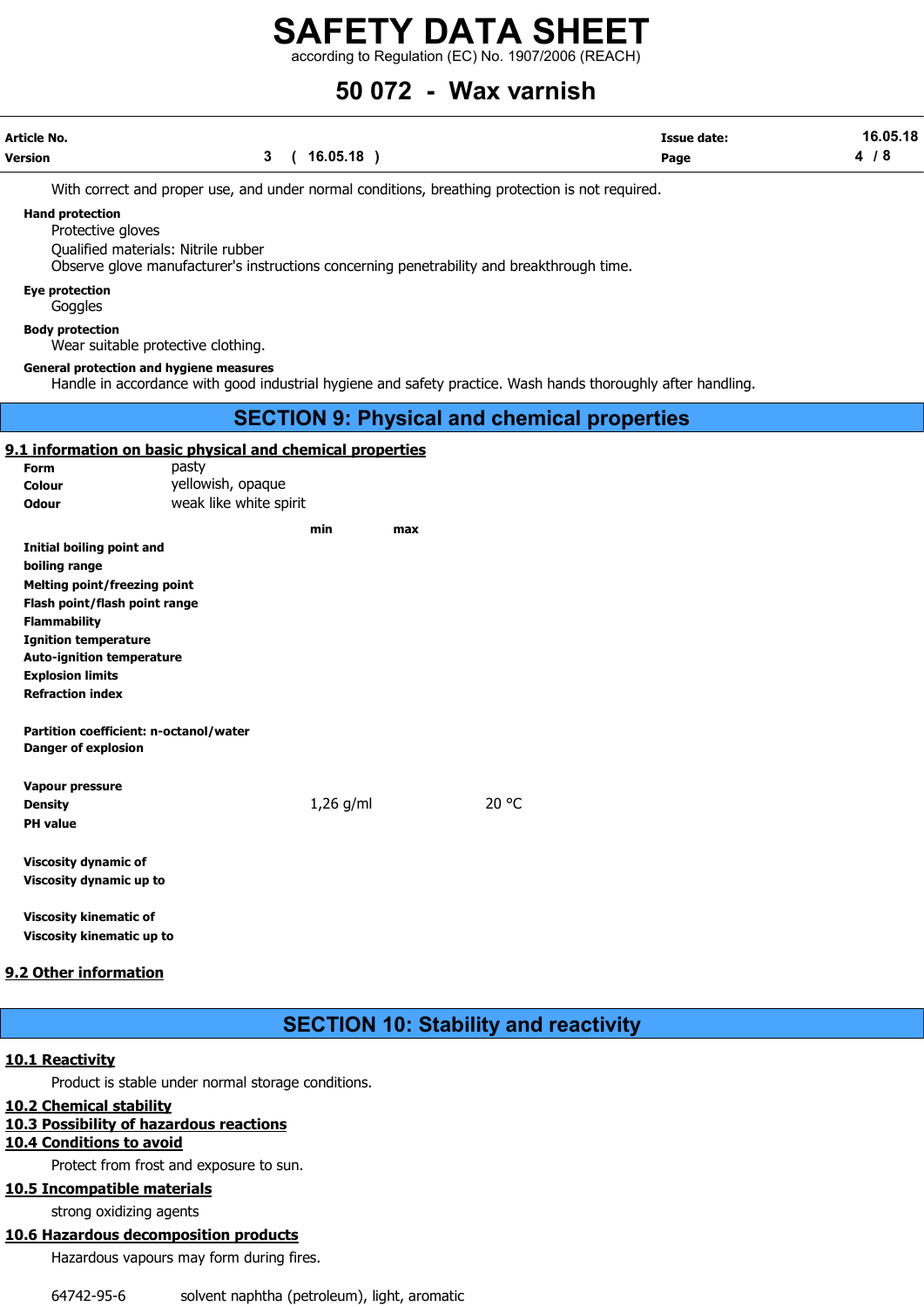### 50 072 - Wax varnish

|                                            |                                           |                             |                                              |               | <b>SAFETY DATA SHEET</b>                           |                    |     |          |
|--------------------------------------------|-------------------------------------------|-----------------------------|----------------------------------------------|---------------|----------------------------------------------------|--------------------|-----|----------|
|                                            |                                           |                             |                                              |               | according to Regulation (EC) No. 1907/2006 (REACH) |                    |     |          |
|                                            |                                           |                             | 50 072 - Wax varnish                         |               |                                                    |                    |     |          |
| <b>Article No.</b>                         |                                           |                             |                                              |               |                                                    | <b>Issue date:</b> |     | 16.05.18 |
| Version                                    |                                           | 16.05.18)<br>3 <sup>1</sup> |                                              |               |                                                    | Page               | 5/8 |          |
|                                            | oral                                      | LD50                        | Rat                                          | $\rightarrow$ | 2000,000                                           | mg/kg              |     |          |
|                                            | dermal                                    | LD50                        | Rat                                          |               | 2000,000                                           | mg/kg              |     |          |
|                                            |                                           |                             |                                              |               |                                                    |                    |     |          |
|                                            |                                           |                             | <b>SECTION 11: Toxicological information</b> |               |                                                    |                    |     |          |
|                                            | 11.1 Information on toxicological effects |                             |                                              |               |                                                    |                    |     |          |
| <b>Acute toxicity</b><br>No data available |                                           |                             |                                              |               |                                                    |                    |     |          |

### SECTION 11: Toxicological information

### 11.1 Information on toxicological effects

In case of inhalation

No data available

After swallowing No data available

In case of skin contact No data available

After eye contact

No data available

### Practical experience

### General remarks

### Toxicological tests

| <b>Information on toxicological effects</b>                                     |      |                                              |               |        |      |                          |  |
|---------------------------------------------------------------------------------|------|----------------------------------------------|---------------|--------|------|--------------------------|--|
| ite toxicity<br>No data available                                               |      |                                              |               |        |      |                          |  |
| case of inhalation<br>No data available                                         |      |                                              |               |        |      |                          |  |
| er swallowing<br>No data available<br>case of skin contact<br>No data available |      |                                              |               |        |      |                          |  |
| er eye contact<br>No data available                                             |      |                                              |               |        |      |                          |  |
| <u>ctical experience</u>                                                        |      |                                              |               |        |      |                          |  |
| <u>eral remarks</u>                                                             |      |                                              |               |        |      |                          |  |
| <u>icological tests</u>                                                         |      |                                              |               |        |      |                          |  |
| 64742-95-6                                                                      |      | solvent naphtha (petroleum), light, aromatic |               |        |      |                          |  |
|                                                                                 | LC50 | fish                                         | ↘             | 10,000 | mg/1 |                          |  |
|                                                                                 | LC50 | Algae                                        | $\rightarrow$ | 10,000 | mg/1 | $\overline{\phantom{a}}$ |  |
|                                                                                 |      |                                              |               |        |      |                          |  |
|                                                                                 |      | <b>SECTION 12: Ecological information</b>    |               |        |      |                          |  |
| <u>l Toxicity</u>                                                               |      |                                              |               |        |      |                          |  |
| uatic toxicity<br>No data available                                             |      |                                              |               |        |      |                          |  |

### SECTION 12: Ecological information

### 12.1 Toxicity

Aquatic toxicity No data available Water Hazard Class 2 WGK catalog number General information

### 12.2 Persistence and degradability

Further details Product is partially biodegradable. Oxygen demand

### 12.3 Bioaccumulative potential

Bioconcentration factor (BCF) Partition coefficient: n-octanol/water

### 12.4 Mobility in soil

No data available

### 12.5 Results of PBT and vPvB assessment

No data available

### 12.6 Other adverse effects

General information

### Ecotoxicological effects

### SECTION 13: Disposal considerations

### 13.1 Waste treatment methods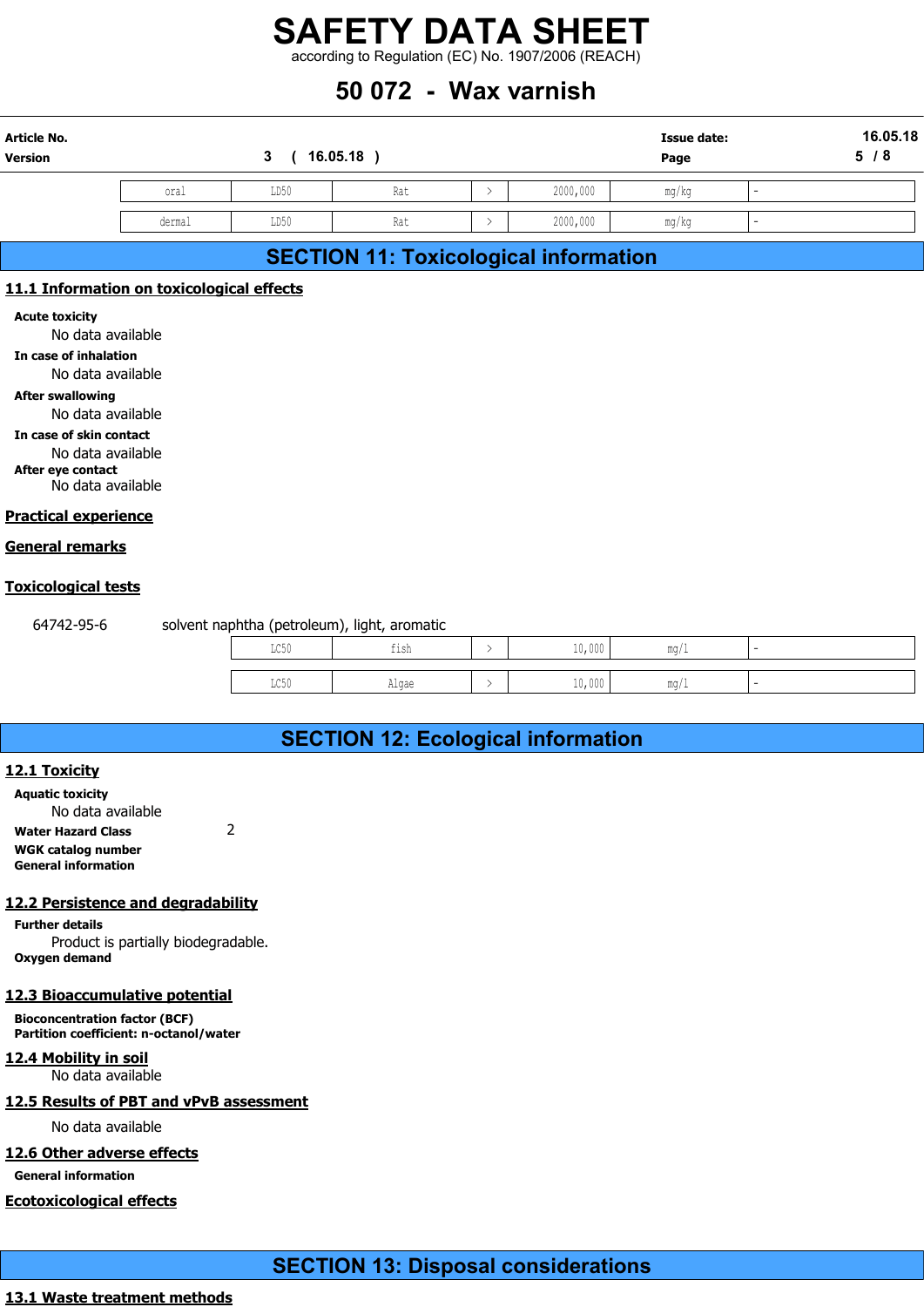according to Regulation (EC) No. 1907/2006 (REACH)

## 50 072 - Wax varnish

| Article No. |             | <b>Issue date:</b> | 16.05.18 |
|-------------|-------------|--------------------|----------|
| Version     | 3(16.05.18) | Page               | 6/8      |

### Product

Waste key number

080111 Waste paint and varnish containing organic solvents or other dangerous substances Recommendation

### Contaminated packaging

Waste key number

Recommendation

Non-contaminated packages may be recycled. Handle contaminated packages in the same way as the substance itself.

### Additional information

SECTION 14: Transport information

### 14.1 UN number

3082

### 14.2 UN proper shipping name

| ADR, ADN   | Environmentally hazardous substance, liquid n.o.s.  |
|------------|-----------------------------------------------------|
| IMDG, IATA | ENVIRONMENTALLY HAZARDOUS SUBSTANCE, LIQUID, N.O.S. |

### 14.3 Transport hazard class(es)

ADR, ADN 9 IMDG 9 IATA 9

### 14.4 Packing group

III

### 14.5 Environmental hazards

| <b>Marine Pollutant - IMDG</b><br><b>Marine Pollutant - ADN</b> | Yes |
|-----------------------------------------------------------------|-----|
| <b>14.6 Special precautions for user</b>                        |     |

### Land transport

| M6                         |
|----------------------------|
| 90                         |
| 9                          |
| 51                         |
| P001 - IBC03 - LP01 - R001 |
| PP <sub>1</sub>            |
| <b>MP19</b>                |
| T4                         |
| <b>TP1 - TP29</b>          |
| LGBV                       |
|                            |
|                            |
| E1                         |
| 274 - 335 - 375 - 601      |
|                            |

### Inland waterway craft

Hazard label Limited quantities Transport permitted Equipment necessary Ventilation Remarks EQ Special provisions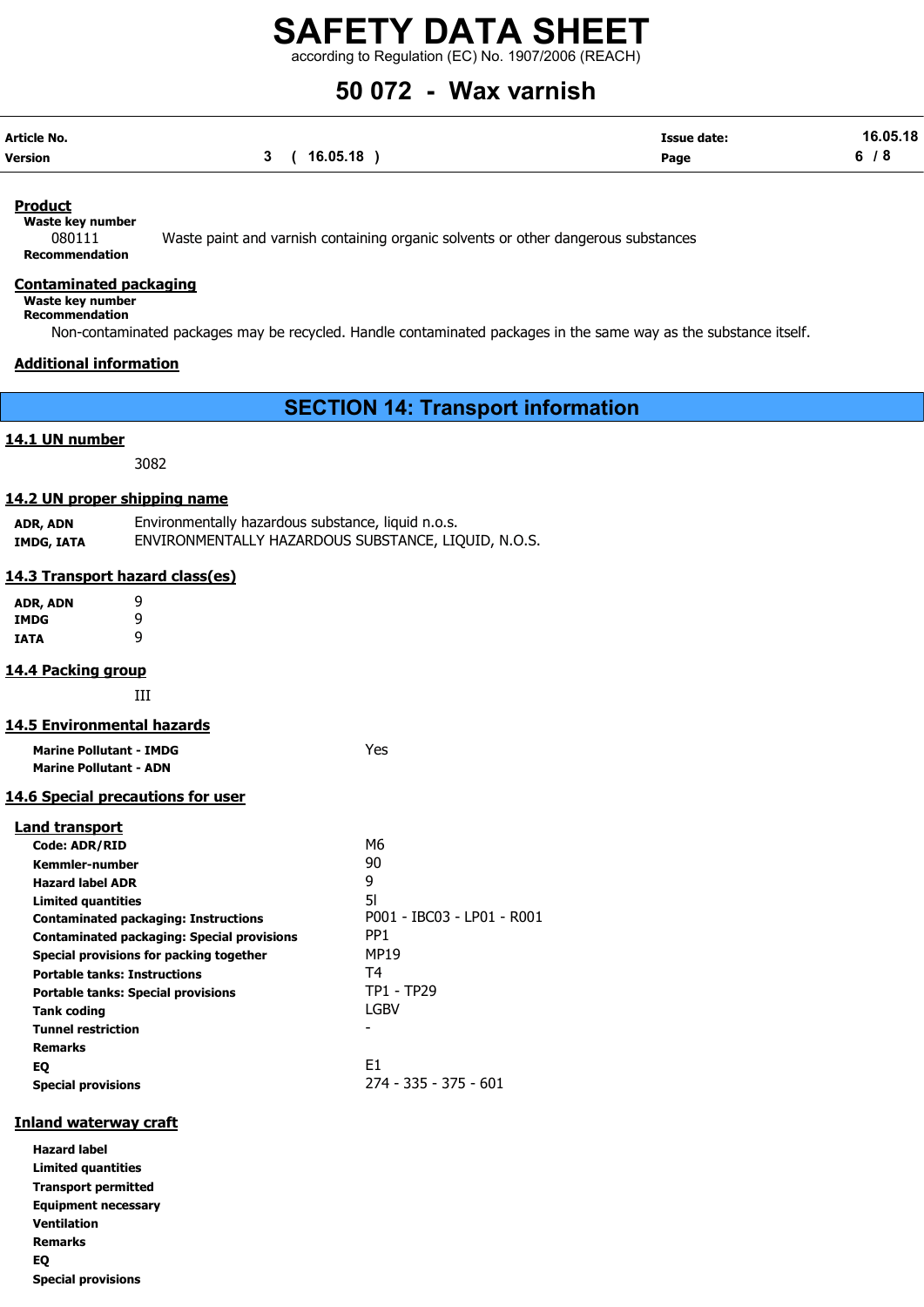according to Regulation (EC) No. 1907/2006 (REACH)

### 50 072 - Wax varnish

| Article No.                                       | <b>Issue date:</b>       | 16.05.18 |       |
|---------------------------------------------------|--------------------------|----------|-------|
| $3^{\circ}$<br>Version                            | (16.05.18)               | Page     | $7/8$ |
| Sea transport                                     |                          |          |       |
| <b>EmS</b>                                        | F-A, S-F                 |          |       |
| <b>Special provisions</b>                         | 274 - 335 - 969          |          |       |
| <b>Limited quantities</b>                         | 51                       |          |       |
| <b>Contaminated packaging: Instructions</b>       | P001 - LP01              |          |       |
| <b>Contaminated packaging: Special provisions</b> | PP <sub>1</sub>          |          |       |
| <b>IBC: Instructions</b>                          | IBC03                    |          |       |
| <b>IBC: Provisions</b>                            |                          |          |       |
| <b>Tank instructions IMO</b>                      | $\overline{\phantom{0}}$ |          |       |
| <b>Tank instructions UN</b>                       | T <sub>4</sub>           |          |       |
| <b>Tank instructions Special provisions</b>       | TP1 - TP29               |          |       |
| <b>Stowage and segregation</b>                    | category A               |          |       |
| <b>Properties and observations</b>                |                          |          |       |
| <b>Remarks</b>                                    |                          |          |       |
| EQ                                                | E <sub>1</sub>           |          |       |
| Air transport                                     |                          |          |       |
| <b>Hazard</b>                                     | $\overline{\phantom{a}}$ |          |       |
| Passenger                                         | 964 (450I)               |          |       |
| Passenger LQ                                      | Y964 (30kg G)            |          |       |
| Cargo                                             | 964 (450l)               |          |       |
| <b>ERG</b>                                        | 9L                       |          |       |
| <b>Remarks</b>                                    |                          |          |       |
| EQ                                                | E <sub>1</sub>           |          |       |
| <b>Special Provisioning</b>                       | A97 - A158 - A197        |          |       |

### 14.7 Transport in bulk according to Annex II of MARPOL 73/78 and the IBC Code

No data available

### SECTION 15: Regulatory information

### 15.1 Safety, health and environmental regulations/legislation specific for the substance or mixture

### National regulations

### **Europe**

Contents of VOC [%] Contents of VOC  $[g/L]$ Further regulations, limitations and legal requirements

### **Germany**

Storage class Water Hazard Class 2 WGK catalog number Incident regulation Information on working limitations

Further regulations, limitations and legal requirements

### **Denmark**

Further regulations, limitations and legal requirements

### **Hungary**

Further regulations, limitations and legal requirements

### Great Britain

Further regulations, limitations and legal requirements